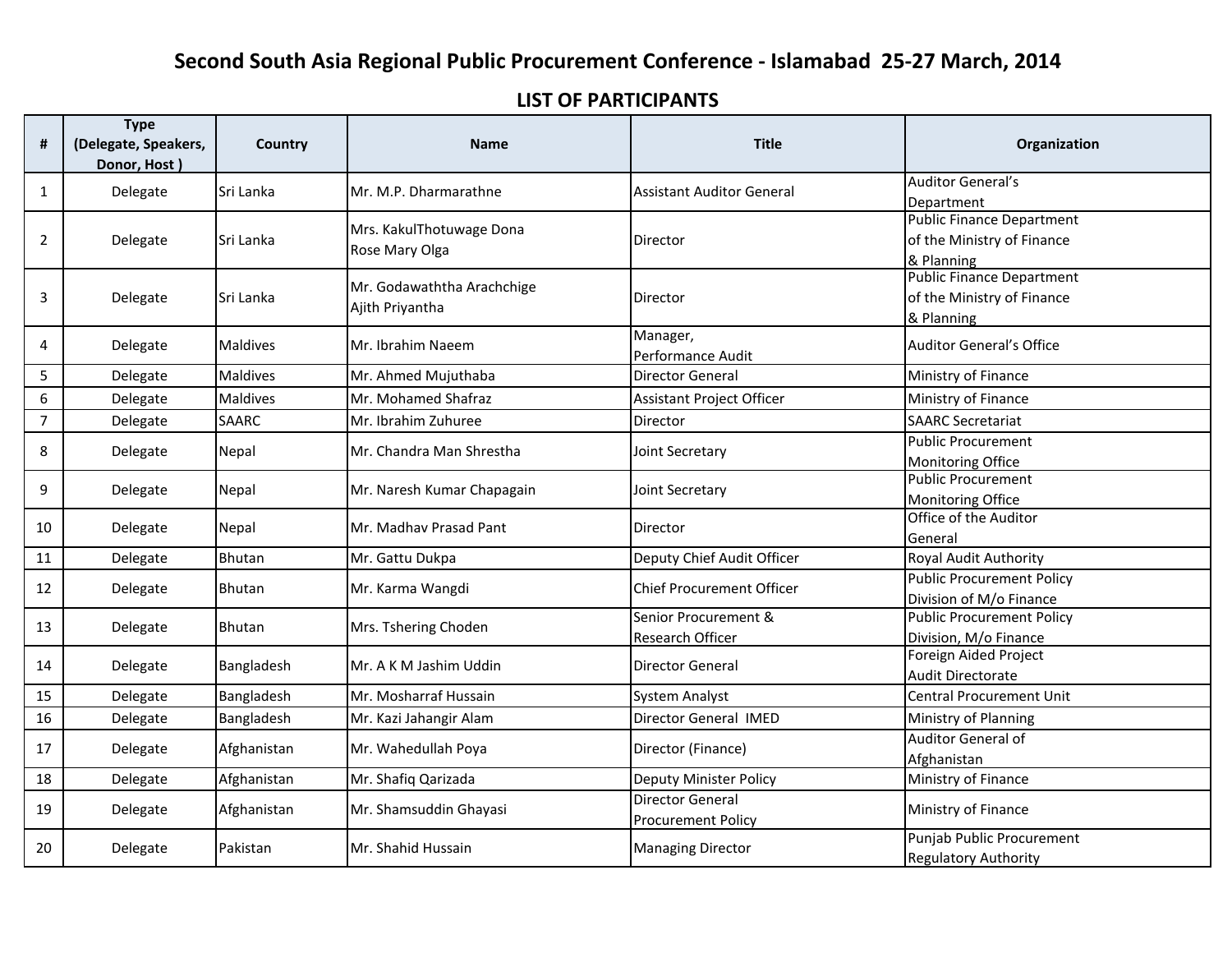| $\pmb{\sharp}$ | <b>Type</b><br>(Delegate, Speakers,<br>Donor, Host) | Country         | <b>Name</b>                                 | <b>Title</b>                                    | Organization                                                  |
|----------------|-----------------------------------------------------|-----------------|---------------------------------------------|-------------------------------------------------|---------------------------------------------------------------|
| 21             | Delegate                                            | Pakistan        | Mr. Arif Mian Butt                          | Director                                        | Punjab Public Procurement<br><b>Regulatory Authority</b>      |
| 22             | Delegate                                            | Pakistan        | Mr. Aijaz Ahmed Memon                       | <b>Managing Director</b>                        | Sindh Public Procurement<br><b>Regulatory Authority</b>       |
| 23             | Delegate                                            | Pakistan        | Rafique Mustafa Sheikh                      |                                                 | Sindh Public Procurement<br><b>Regulatory Authority</b>       |
| 24             | Delegate                                            | Pakistan        | Mr. Muhammad Adil                           | <b>Managing Director</b>                        | Khyber Pakhtunkhwa<br>Public Procurement Regulatory Authority |
| 25             | Delegate                                            | Pakistan        |                                             |                                                 | Khyber Pakhtunkhwa<br>Public Procurement Regulatory Authority |
| 26             | Delegate                                            | Pakistan        | Dr. Pervez Ahmed Nousherwani                | <b>Additional Finance</b><br>Secretary (Budget) | Finance Department,<br>Quetta (Balochistan                    |
| 27             | Delegate                                            | Pakistan        | Mr. Niaz Ahmed<br>Nichari                   | Deputy Secretary (Budget-I)                     | Finance Department,<br>Quetta (Balochistan                    |
| 28             | Delegate                                            | Pakistan        | <b>Mr. Abdul Hameed</b>                     | Development<br><b>Financial Specialist</b>      | Finance Department, Government of Azad<br>Jammu & Kashmir     |
| 29             | Delegate                                            | Pakistan        | Mr. Muhammad Hanif<br>Channa                | Secretary                                       | Finance Department, Government of Gilgit<br><b>Baltistan</b>  |
| 30             | Delegate                                            | Pakistan        | Dr. Waqar Masood Khan                       | Secretary                                       | Finance Division, Islamabad                                   |
| 31             | Delegate                                            | Pakistan        | Mr. Muhammad Arshad Bhatti                  | Secretary                                       | Communication Division,<br>Islamabad                          |
| 32             | Delegate                                            | Pakistan        | Mr. Tariq Faheem Sheikh                     | Deputy Chief                                    | Housing and Works Division, Islamabad                         |
| 33             | Delegate                                            | Pakistan        | Mr. Saif Ullah Chattha                      | Secretary                                       | Water and Power Division, Islamabad                           |
| 34             | Delegate                                            | Pakistan        | Mr. Shafqat Hussain Naghmi                  | Secretary                                       | Industries and Production Division, Islamabad                 |
| 35             | Delegate                                            | Pakistan        | Lt. Gen (R) Tanvir Tahir<br>HI(M)           | Secretary                                       | Defence Production Division, Islamabad                        |
| 36             | Delegate                                            | Pakistan        | <b>Malik Khadim Hussain</b>                 | <b>Additional Auditor General</b>               | Auditor General of Pakistan, Islamabad                        |
| 37             | Delegate                                            | Pakistan        | Ms. Farah Ayub Tarin                        | <b>Controller General</b>                       | Controller General of Accounts, Islamabad                     |
| 38             | Delegate                                            | Pakistan        | <b>Rear Admiral (R) Saeed Ahmed Sargana</b> | Deputy Chairman                                 | National Accountability Bureau<br>(NAB), Islamabad            |
| 39             | Delegate                                            | Pakistan        | Engr. Syed Momin Ali Shah                   | Chief Engineer (RBL)                            | Pakistan Engineering Council,<br>Islamabad                    |
| 40             | Delegate                                            | <b>Pakistan</b> | Engr. Akber Sheik                           | Chairman                                        | Constructors Association of<br>Pakistan, Islamabad            |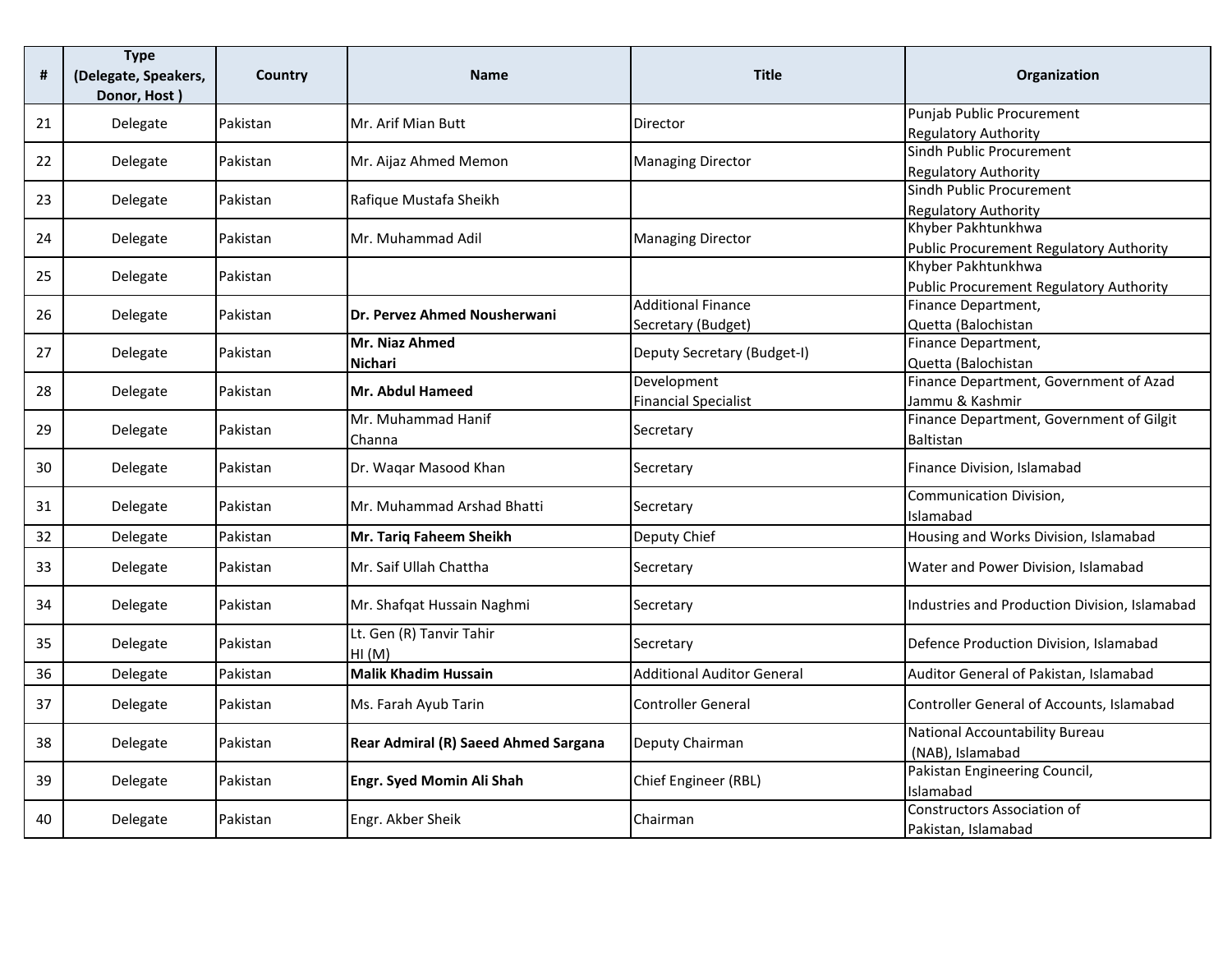| $\pmb{\sharp}$ | <b>Type</b><br>(Delegate, Speakers,<br>Donor, Host) | Country        | <b>Name</b>                 | <b>Title</b>                               | Organization                                       |
|----------------|-----------------------------------------------------|----------------|-----------------------------|--------------------------------------------|----------------------------------------------------|
|                |                                                     |                |                             |                                            | The Federation of Pakistan                         |
| 41             | Delegate                                            | Pakistan       | Mr. Munawar Mughal          | <b>Vice President</b>                      | Chambers of Commerce &                             |
|                |                                                     |                |                             |                                            | Industry, Islamabad                                |
| 42             | Delegate                                            | Pakistan       | Dr. Joseph Wilson           | Chairman                                   | <b>Competition Commission of</b>                   |
|                |                                                     |                |                             |                                            | Pakistan, Islamabad                                |
| 43             | Delegate                                            | Pakistan       | Mr. Sohail Muzaffar         | Chairman                                   | Transparency International                         |
|                |                                                     |                |                             |                                            | Pakistan, Karachi                                  |
|                |                                                     |                |                             |                                            | Oil and Gas Development                            |
| 44             | Delegate                                            | Pakistan       | Mr. Muhammad Riaz Khan      | Managing Director / CEO                    | Company Ltd (OGDCL),                               |
|                |                                                     |                |                             |                                            | Islamabad                                          |
| 45             | Delegate                                            | Pakistan       | Mr. Miftah Ismail           | Chairman                                   | Sui Southern Gas Company Ltd                       |
|                |                                                     |                |                             | Chief Executive /                          | (SSGCL), Karachi<br>Sui Northern Gas Pipelines Ltd |
| 46             | Delegate                                            | Pakistan       | Mr. M. Arif Hameed          |                                            |                                                    |
|                |                                                     |                |                             | <b>Managing Director</b>                   | (SNGPL), Lahore<br>Water & Power Development       |
| 47             | Delegate                                            | Pakistan       | Mr. Muhammad Asif Khan      | Chief Engineer (CS), CCC                   | Authority, Lahore                                  |
|                |                                                     |                | Mr. Muhammad Haroon         |                                            | Pakistan Railways,                                 |
| 48             | Delegate                                            | Pakistan       | Ghauri                      | Managing Director / CSF                    | Headquarters, Lahore                               |
|                |                                                     |                |                             |                                            | National Highway Authority,                        |
| 49             | Delegate                                            | Pakistan       | Mr. Shahid Ashraf Tarar     | Chairman                                   | Islamabad                                          |
|                |                                                     |                |                             |                                            | <b>National Transmission &amp;</b>                 |
| 50             | Delegate                                            | Pakistan       | Mr. Muhammad Zia-ur-Rehman  | <b>Managing Director</b>                   | Dispatch Company (NTDC),                           |
|                |                                                     |                |                             |                                            | Lahore                                             |
| 51             | Delegate                                            | Pakistan       | Mr. Muhammad Ismail Qureshi | Rector                                     | <b>National School of Public</b>                   |
|                |                                                     |                |                             |                                            | Policy (NSPP), Lahore                              |
|                |                                                     |                |                             |                                            | <b>Association of Consulting</b>                   |
| 52             | Delegate                                            | Pakistan       | Engr. Ahsan A. Siddiqui     | President                                  | Engineers Pakistan (ACEP),                         |
|                |                                                     |                |                             |                                            | Karachi                                            |
| 53             | Speaker                                             | <b>USA</b>     | Mr. Daniel Gordon           |                                            | George Washington                                  |
|                |                                                     |                |                             |                                            | University, USA                                    |
|                |                                                     |                |                             | Member of the Board of                     | Chartered Institute of                             |
| 54             | Speaker                                             | <b>UK</b>      | Mr. David James Smith       | Management and Council                     | Purchasing & Supply (CIPS)                         |
|                |                                                     |                |                             | of CIPS                                    |                                                    |
| 55             | Delegate                                            | UK             | <b>Mansoor Malik</b>        | <b>CIPS</b>                                |                                                    |
| 56             | Speaker                                             | New Zealand    | Mr. John Geoffrey Ivil      | <b>General Manager</b>                     | Ministry of Business,                              |
|                |                                                     |                |                             |                                            | Innovation and Employment                          |
| 57             | Speaker                                             | The World Bank | Mr. Christopher M Browne    | <b>Chief Procurement Officer</b>           | The World Bank                                     |
| 58             | Speaker                                             |                | Mr. Hans Carlsson           | Advisor and Head of the Portfolio, Results | Asian Development Bank                             |
|                |                                                     |                |                             | and Quality Control Unit                   |                                                    |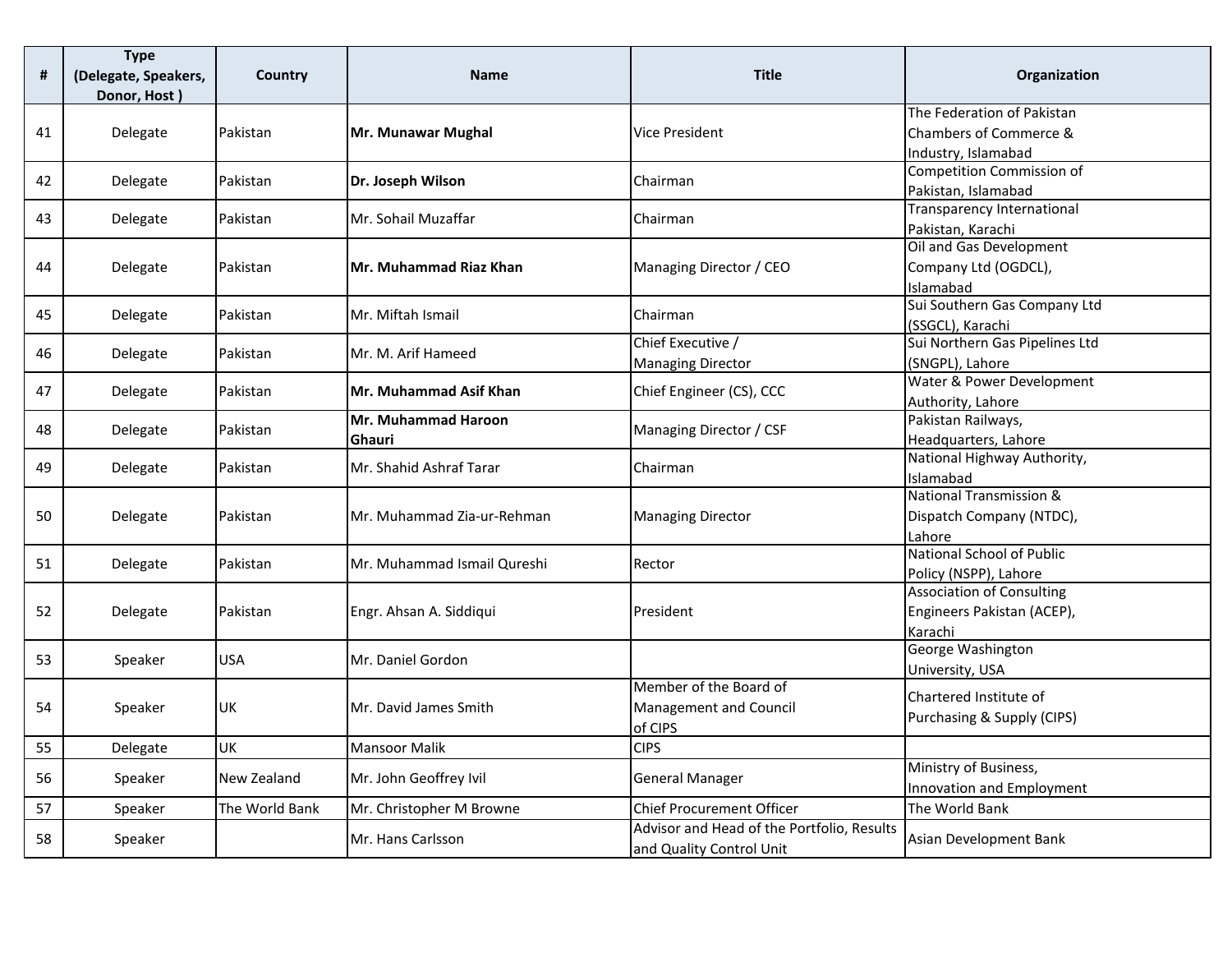| #  | <b>Type</b><br>(Delegate, Speakers,<br>Donor, Host) | Country        | <b>Name</b>                                    | <b>Title</b>                                                                                          | Organization                                   |
|----|-----------------------------------------------------|----------------|------------------------------------------------|-------------------------------------------------------------------------------------------------------|------------------------------------------------|
| 59 | Speaker                                             |                | Mr. Walter Poick                               | <b>Principal Procurement Specialist</b>                                                               | Asian Development Bank                         |
| 60 | Speaker                                             | Brazil         | Ms. Ana Maria Vieira dos Santos Neto<br>Xavier | Director of the Logistics Department of<br>the Secretariat of Logistics and<br>Information Technology | Ministry of Planning - Brazil                  |
| 61 | Speaker                                             |                | Mr. Felipe Goya Goddard                        | <b>Regional Procurement</b><br>Manager                                                                | The World Bank                                 |
| 62 | Speaker                                             |                | Mr. Hiroyuki Maruyama                          | Resident Procurement<br>Specialist                                                                    | Asian Development Bank                         |
| 63 | Speaker                                             | Nepal          | Mr. Anup Kumar Upadhyay                        | Secretary                                                                                             | <b>Public Procurement</b><br>Monitoring Office |
| 64 | Speaker                                             | The World Bank | Mr. Malik Khadim Hussain                       | <b>Additional Auditor General</b>                                                                     | Auditor General of Pakistan, Islamabad         |
| 65 | <b>WB</b>                                           | The World Bank | Mr. Rachid Benmessaoud                         | <b>Country Director</b>                                                                               | The World Bank                                 |
| 66 | <b>WB</b>                                           | The World Bank | Mr. Reynold Duncan                             | <b>Operations Advisor</b>                                                                             | The World Bank                                 |
| 67 | <b>WB</b>                                           | The World Bank | Mr. Naseer Ahmed Rana                          | Adviser                                                                                               | The World Bank                                 |
| 68 | <b>WB</b>                                           | The World Bank | Mr. Zubair K. Bhatti                           | Sr. Public Sector Management Sprcialist                                                               | The World Bank                                 |
| 69 | <b>WB</b>                                           | The World Bank | Mr. Sher Shah Khan                             | Sr. Public Sector Specialist                                                                          | The World Bank                                 |
| 70 | <b>WB</b>                                           | The World Bank | Mr. Paul Welton                                | Sr. Financial Management Specialist                                                                   | The World Bank                                 |
| 71 | <b>WB</b>                                           | The World Bank | Ms. Saeeda Sabah Rashid                        | Sr. Financial Management Specialist                                                                   | The World Bank                                 |
| 72 | <b>WB</b>                                           | The World Bank | Mr. Waseem Abbas Kazmi                         | <b>Financial Management Specialist</b>                                                                | The World Bank                                 |
| 73 | <b>WB</b>                                           | The World Bank | Mr. Riaz Mahmood                               | <b>Financial Management Analyst</b>                                                                   | The World Bank                                 |
| 74 | <b>WB</b>                                           | The World Bank | Mr. Shahzad Sharjeel                           | Sr. Communication Officer                                                                             | The World Bank                                 |
| 75 | <b>WB</b>                                           | The World Bank | Mr. A.K. Kalesh Kumar                          | <b>Programs and Capacity</b><br><b>Building Coordinator</b>                                           | The World Bank                                 |
| 76 | <b>WB</b>                                           | The World Bank | Mr. Ahmed Merzouk                              | Sr. Procurement Specialsit                                                                            | The World Bank                                 |
| 77 | <b>WB</b>                                           | The World Bank | Mr. Naushad A. Khan                            | Consultant                                                                                            | The World Bank                                 |
| 78 | <b>WB</b>                                           | The World Bank | Mr. Shambhu Prasad Uprety                      | <b>Procurement Specialist</b>                                                                         | The World Bank                                 |
| 79 | <b>WB</b>                                           | The World Bank | Mr. Zafarul Islam                              | Lead Procurement<br>Specialist                                                                        | The World Bank                                 |
| 80 | <b>WB</b>                                           | The World Bank | Mr. Hyder Raza                                 | Senior Procurement Specialist                                                                         | The World Bank                                 |
| 81 | WB                                                  | The World Bank | Mr. Asif Ali                                   | Senior Procurement Specialist                                                                         | The World Bank                                 |
| 82 | <b>WB</b>                                           | The World Bank | Ms. Uzma Sadaf                                 | Senior Procurement Specialist                                                                         | The World Bank                                 |
| 83 | <b>WB</b>                                           | The World Bank | Mr. Rehan Hyder                                | Senior Procurement Specialist                                                                         | The World Bank                                 |
| 84 | <b>WB</b>                                           | The World Bank | Mr. Khalid Bin Anjum                           | <b>Procurement Specialist</b>                                                                         | The World Bank                                 |
| 85 | <b>WB</b>                                           | The World Bank | Mr. Raghib ul Khair                            | <b>Procurement Specialist</b>                                                                         | The World Bank                                 |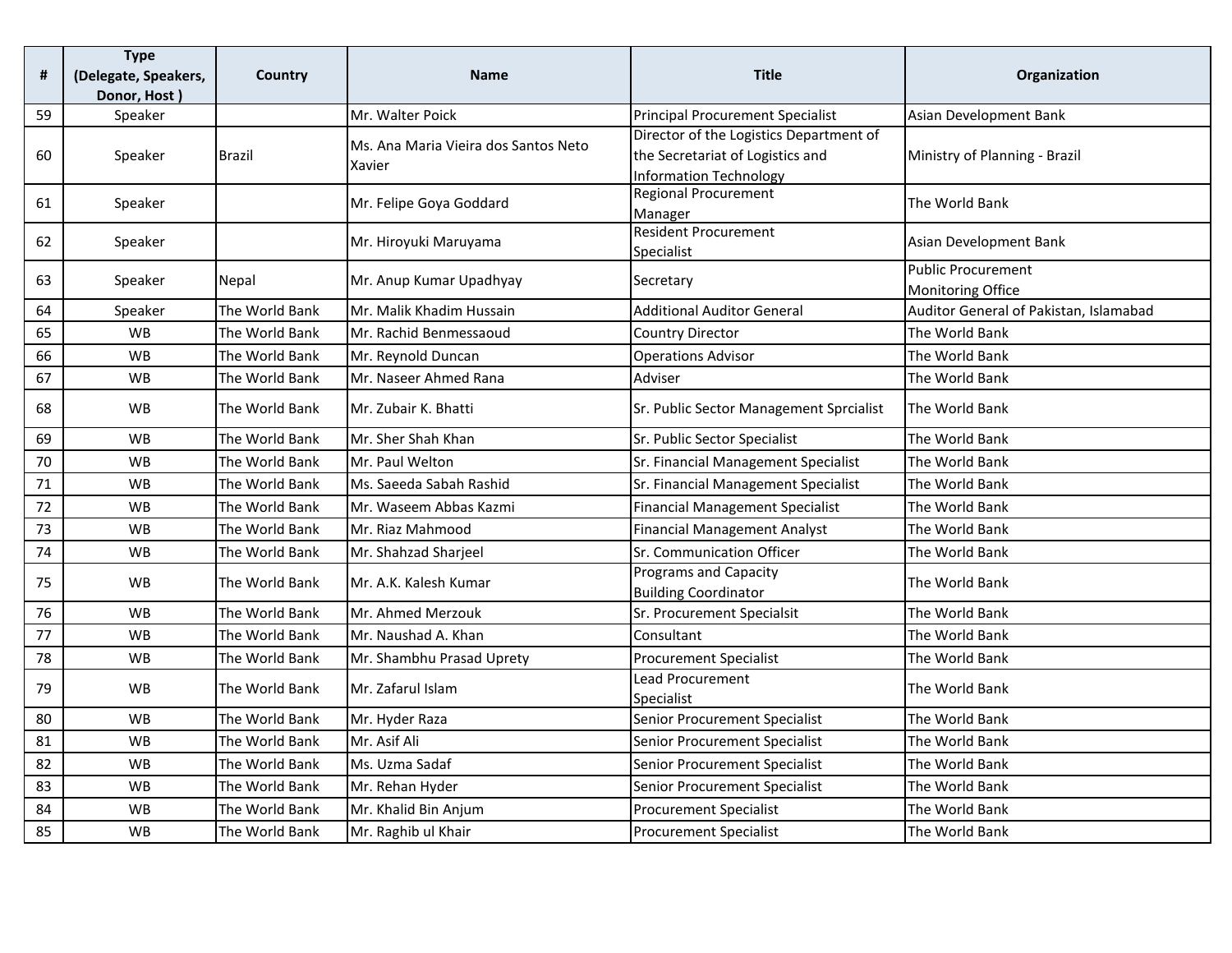| #  | <b>Type</b><br>(Delegate, Speakers,<br>Donor, Host) | Country                          | <b>Name</b>             | <b>Title</b>                         | Organization           |
|----|-----------------------------------------------------|----------------------------------|-------------------------|--------------------------------------|------------------------|
| 86 | ADB                                                 | Asian Development<br><b>Bank</b> | Ms. Sarath Muthugala    | <b>Procurement Specialist</b>        | Asian Development Bank |
| 87 | ADB                                                 | Asian Development<br><b>Bank</b> | Mr. Narendra Chand      | Sr. Procurement Officer              | Asian Development Bank |
| 88 | ADB                                                 | Asian Development<br><b>Bank</b> | Mr. Bhupendra Bhatt     |                                      | Asian Development Bank |
| 89 | ADB                                                 | Asian Development<br><b>Bank</b> | Mr. Nianshan Zhang      | Deputy Country Director              | Asian Development Bank |
| 90 | ADB                                                 | Asian Development<br><b>Bank</b> | Mr. Jiangbo Ning        | <b>Senior Transport Specialist</b>   | Asian Development Bank |
| 91 | ADB                                                 | Asian Development<br>Bank        | Mr. Shaukat Shafi, Mian | Mian, Senior Project Officer (Urban) | Asian Development Bank |
| 92 | ADB                                                 | Asian Development<br><b>Bank</b> | Mr. Zaigham Ali Naqvi   | Project Officer (Transport)          | Asian Development Bank |
| 93 | ADB                                                 | Asian Development<br><b>Bank</b> | Mr. Asad Ali Zafar      | Project Officer (PMU)                | Asian Development Bank |
| 94 | ADB                                                 | Asian Development<br><b>Bank</b> | Mr. Naeem Abbas         | <b>Procurement Specialist</b>        | Asian Development Bank |
| 95 | ADB                                                 | Asian Development<br><b>Bank</b> | Mr. Anjum Israr         | Associate Disbursement Analyst       | Asian Development Bank |
| 96 | ADB                                                 | Asian Development<br><b>Bank</b> | Mr. Khurram Imtiaz Butt | Associate Project Analyst            | Asian Development Bank |
| 97 | ADB                                                 | Asian Development<br><b>Bank</b> | Ms. Zubaida Mustafa     | Associate Project Analyst            | Asian Development Bank |
| 98 | <b>ADB</b>                                          | Asian Development<br><b>Bank</b> | Ms. Narmeen Janjua      | <b>Operations Assistant</b>          | Asian Development Bank |